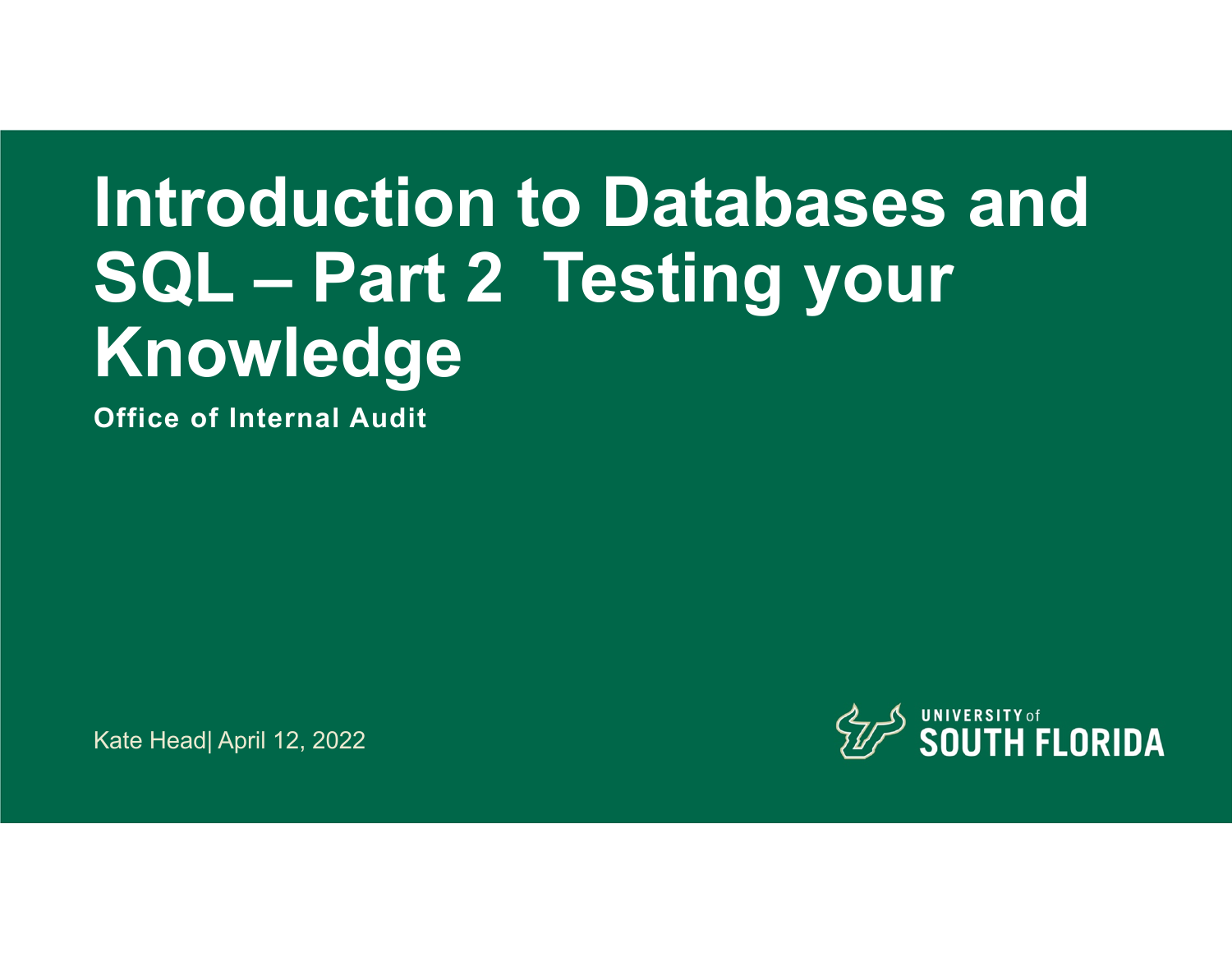# **SQL Syntax – Order of Operations**

Remember: the database will read the query in the following order:

- $\bullet$  FROM: Specifies the table to select the columns from
- WHERE: Filters the data allowing you to select only some rows
- GROUP BY: Summarizes records with the same value(s).
- $\bullet$  SELECT: Specifies the columns or Select $^*$  all the columns.
- ORDER BY: Sorts the data based on a particular column(s) use  $\mathsf{DESC}$ or ASC to set the sort order.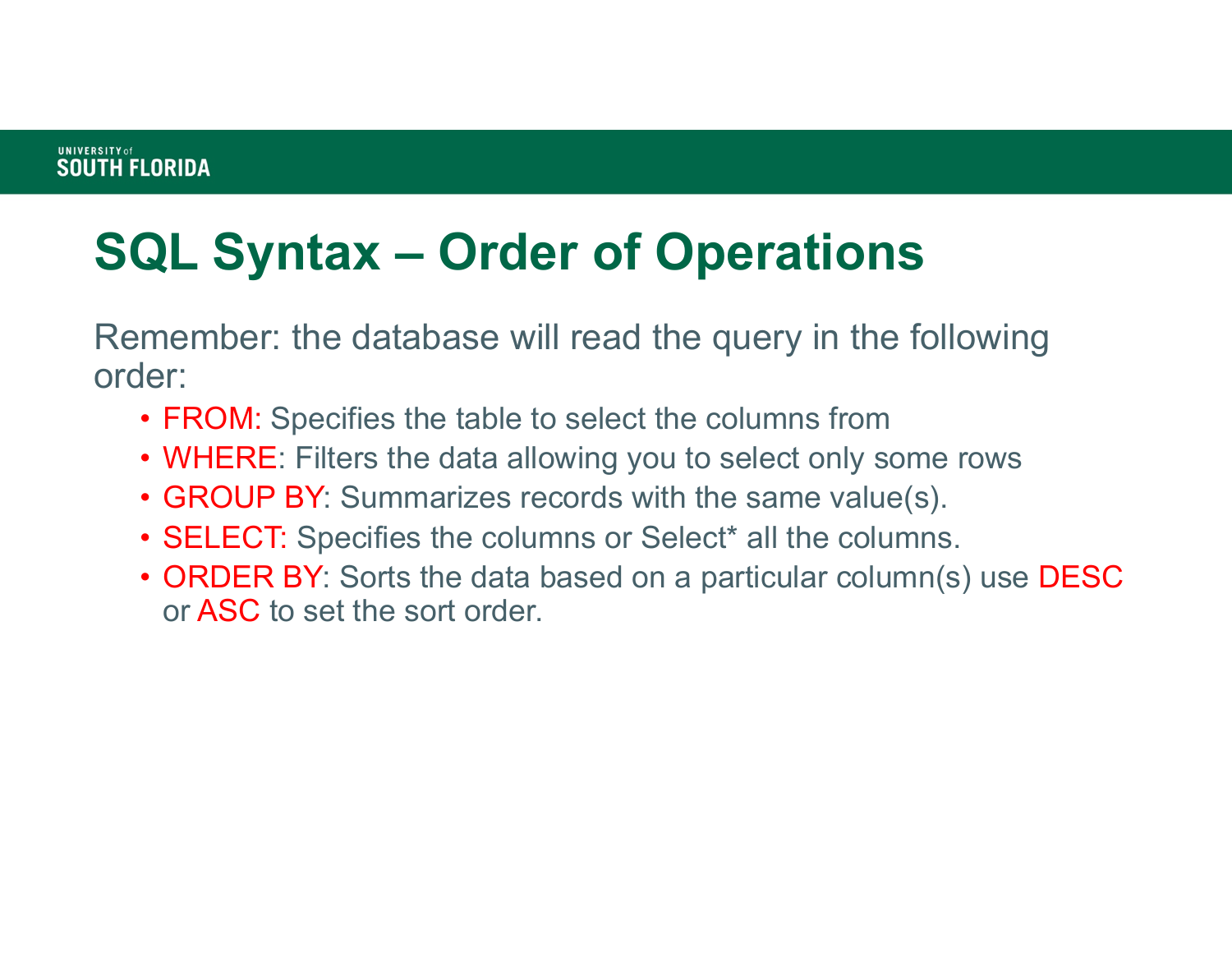# **Understanding ALIAS**

Sets an "alias" for a table name or column.

SELECT *table\_name AS alias\_name* FROM *table \_name*

*Example: SELECT PS\_JOB AS A FROM PS\_JOB*

When reading Query language the first instance of the alias may look like this

A. PS\_JOB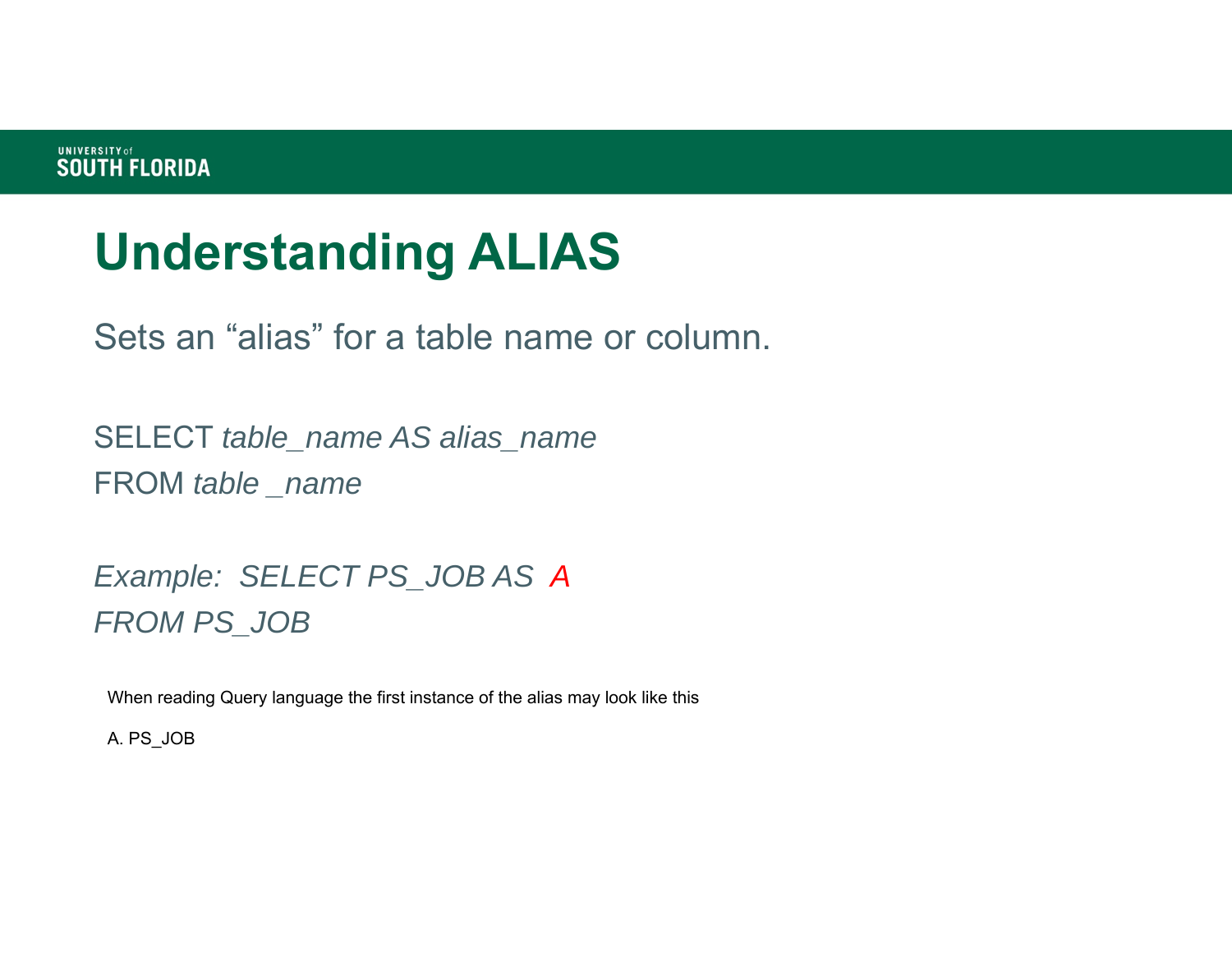# **Example 1 – PS\_JOB\_CURR\_VW**

SELECT A.EMPLID ,A.EMPL\_RCD

,A.EFFDT ,A.BUSINESS\_UNIT ,A.EMPL\_STATUS ,A.HR\_STATUS ,A.DEPTID ,A.JOBCODE ,A.LOCATION ,A.POSITION\_NBR ,A.ACTION ,A.ACTION\_REASON ,A.COMP\_FREQUENCY ,A.COMPRATE ,A.CURRENCY\_CD ,A.SAL\_ADMIN\_PLAN ,A.GRADE ,A.COMPANY ,A.PAY\_SYSTEM\_FLG ,A.PAYGROUP ,A.REG\_TEMP A.FULL PART\_TIME ,A.SETID\_DEPT ,A.SETID\_JOBCODE ,A.SETID\_LOCATION FROM PS JOB A AND HR\_STATUS  $= 'A';$ 

In this example we are extracting a subset of records from the JOB table which represents one record for each unique EMPLID, EMPL\_RCD combination. We want only the latest effective date and effective sequenced record.

We don't want any future dated records.

This will provide us with the job date on the most current job record for each unique EMPLID EMPL\_RCD.

WHERE A.EFFDT = ( SELECT MAX (C.EFFDT) FROM PS\_JOB C WHERE C.EMPLID = A.EMPLID AND C.EMPL\_RCD = A.EMPL\_RCD AND C.EFFDT <= TO\_DATE(TO\_CHAR(SYSDATE,'YYYY-MM-DD'),'YYYY-MM-DD')) AND A.EFFSEQ = (SELECT MAX(D.EFFSEQ) FROM PS\_JOB D WHERE D.EMPLID = A.EMPLID AND D.EMPL\_RCD = A.EMPL\_RCD AND D.EFFDT = A.EFFDT)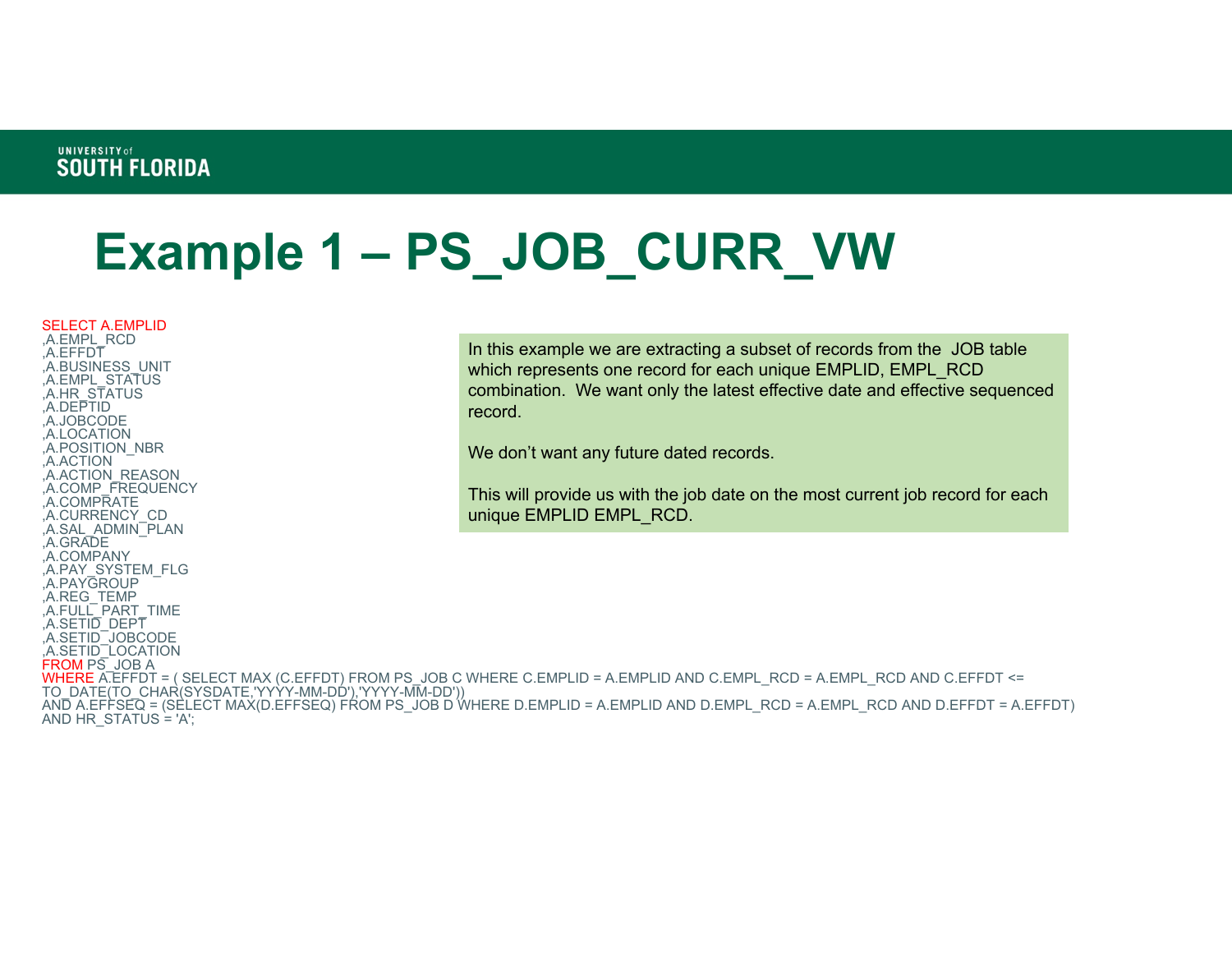# **Step One: Determine Table & Columns**

### **JOB Table (ALIAS A)**

EMPL\_RCD

EFFDT

BUSINESS UNIT

EMPLY\_STATUS

HR\_STATUS

DEPTID

**JOBCODE** 

LOCATION

POSITION\_NUMBER

ACTION

Remaining Columns too long to list

#### **FROM**

**SELECT** 

This data will be in the out put file which is generated after the WHERE Clause is applied.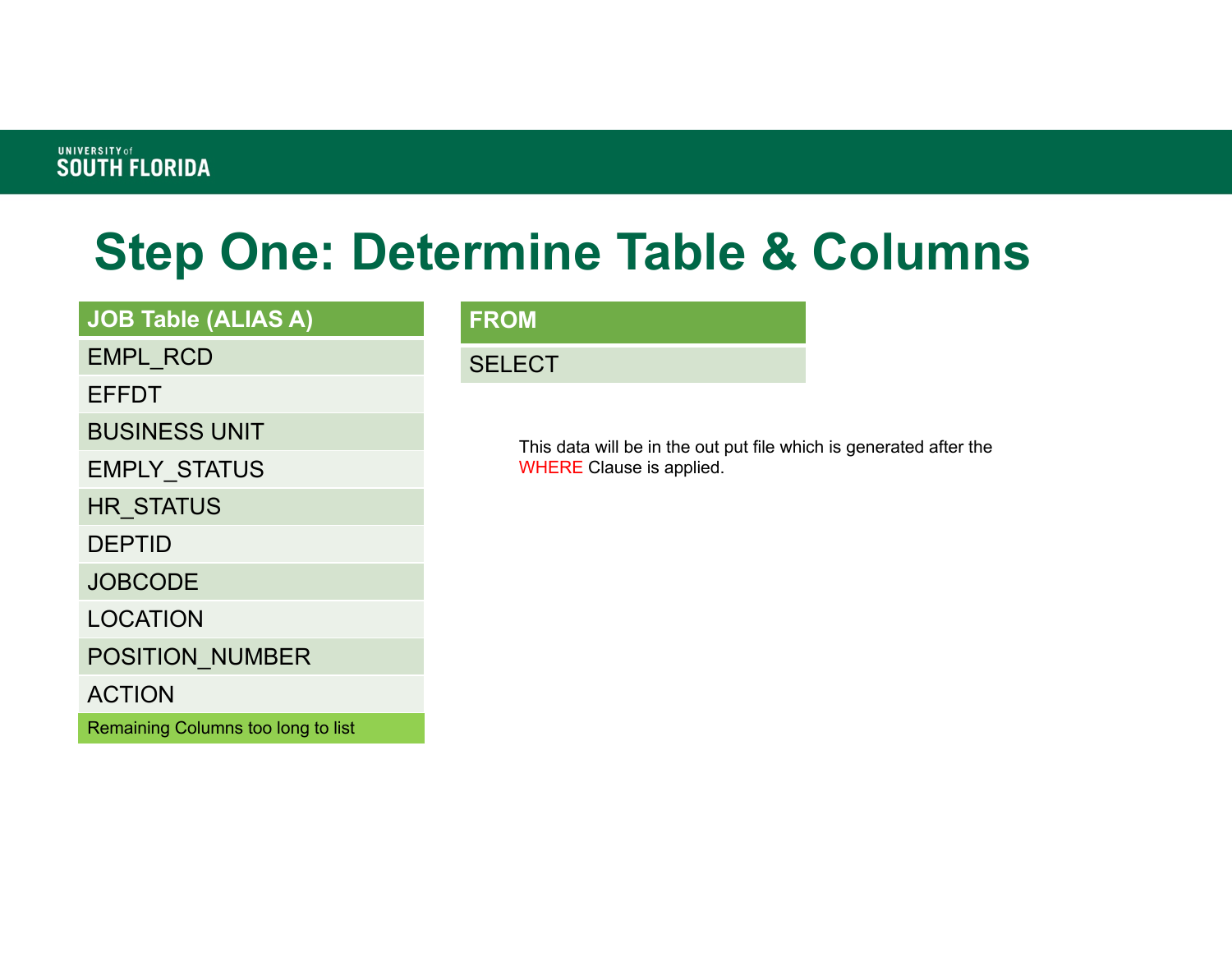### STEP TWO: BREAK DOWN THE WHERE CLAUSE

### **JOB Table (Alias C)**

EMPLID

EMPL\_RCD

EFFDT

WHERE **A.EFFDT** = ( SELECT MAX (**C.EFFDT**) FROM **PS\_JOB C** WHERE **C.EMPLID** = A.EMPLID AND **C.EMPL\_RCD** <sup>=</sup>**A.EMPL\_RCD** AND **C.EFFDT** <= TO\_DATE(TO\_CHAR(SYSDATE,'YYYY-MM-DD'),'YYYY-MM-DD'))

### **JOB Table (Alias A)**

EMPLID

EMPL\_RCD

EFF\_DT (is set at Maximums using ALIAS C)

EFF SEQ (is set a Maximum using ALIAS D)

HR STATUS (must be A)

### **JOB Table (Alias D)**

EMPLID

EMPL\_RCD

EFFDT (uses the already set maximum effective date in A)

EFF\_SEQ

AND **A.EFFSEQ** = (SELECT MAX(**D.EFFSEQ**) FROM **PS\_JOB D**  WHERE **D.EMPLID** = A.EMPLID AND **D.EMPL\_RCD** <sup>=</sup>**A.EMPL\_RCD** AND **D.EFFDT** <sup>=</sup>**A.EFFDT**)

AND HR\_STATUS = 'A';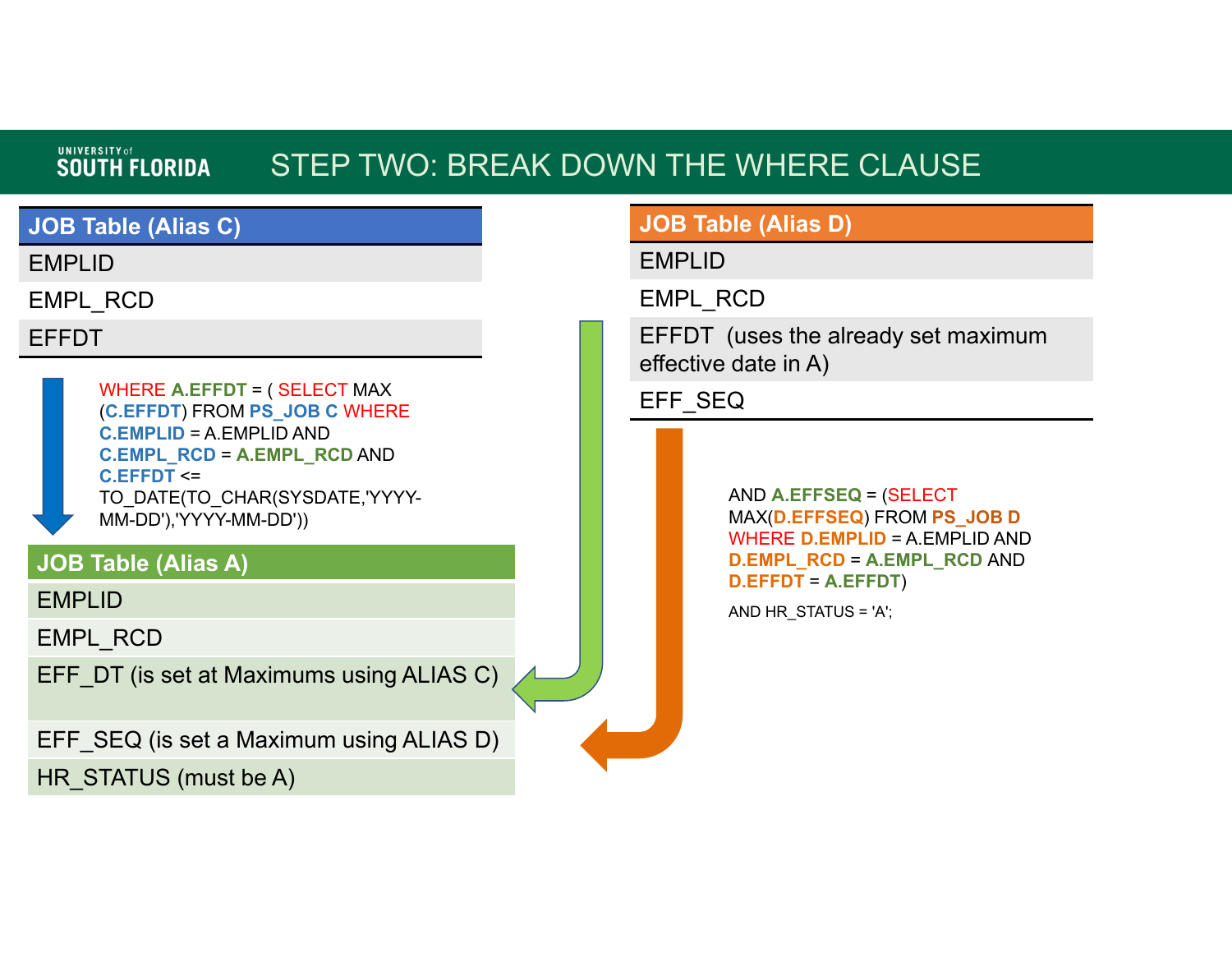# **Example 2 – U\_PAYACTUALS**

SELECT A.COMPANY, A.PAYGROUP, TO\_CHAR(A.PAY\_END\_DT,'YYYY-MM-DD'), A.PAGE\_NUM, A.LINE\_NUM, A.OFF\_CYCLE, A.SEPCHK, A.EMPLID, A.FIRST\_NAME, A.LAST\_NAME, A.EMPL\_RCD, A.U\_HR\_DEPTID, A.POSITION\_NBR, A.JOBCODE, A.CA\_GL\_INTFC\_RUN, A.U\_PAY\_PERIOD, A.REVERSED, A.FISCAL\_YEAR, A.ACCOUNTING\_PERIOD, A.ACCT\_CD, A.OPERATING\_UNIT, A.FUND\_CODE, A.ACCOUNT, A.DEPTID, A.PRODUCT, A.CHARTFIELD1, A.PROJECT\_ID, A.U\_BUD\_ENT, A.U\_FUND\_ID, A.U\_SAMAS\_ACCOUNT, A.U\_DIST\_SOURCE, A.U\_DIST\_CODE1, A.U\_DIST\_CODE2, A.U\_DIST\_CODE3, A.U\_DIST\_AMOUNT, A.HP\_RETDIST\_SEQ\_NO, A.HP\_RETDIST\_STATUS, TO\_CHAR(A.HP\_RETDIST\_PAY\_DT,'YYYY-MM-DD'), A.U\_PERCENT\_DISTRIB, A.SAL\_ADMIN\_PLAN

#### FROM **PS\_U\_PAYACTUALS\_VW A**, **PS\_EMPLMT\_SRCH\_QRY A1**

```
WHERE ( A.EMPLID = A1.EMPLID
AND A.EMPL_RCD = A1.EMPL_RCD
 AND A1.OPRID = 'KHEAD'
 AND ( A.PAY_END_DT BETWEEN TO_DATE(:1,'YYYY-MM-DD') AND TO_DATE(:2,'YYYY-MM-DD')
  AND A.PAYGROUP LIKE :3
 AND A.EMPLID LIKE :4AND to char( A.EMPL_RCD) LIKE :5
 AND A.OPERATING_UNIT LIKE :6
 AND A.FUND_CODE LIKE :7
 AND A.ACCOUNT LIKE :8AND A.DEPTID LIKE :9AND A.PRODUCT LIKE :10AND A.CHARTFIELD1 LIKE :11
 AND A.PROJECT_ID LIKE :12
 AND A.U_BUD_ENT LIKE :13
 AND A.U_FUND_ID LIKE :14
 AND A.JOBCODE LIKE :15AND A.SAL_ADMIN_PLAN LIKE :16
 AND A.U_HR_DEPTID LIKE :17 ))
```
In this example we are looking a SQL Code which is used to create a table of paycheck actual amounts.

In this example the user of the query can either reflect they want all the records or a subset of the record.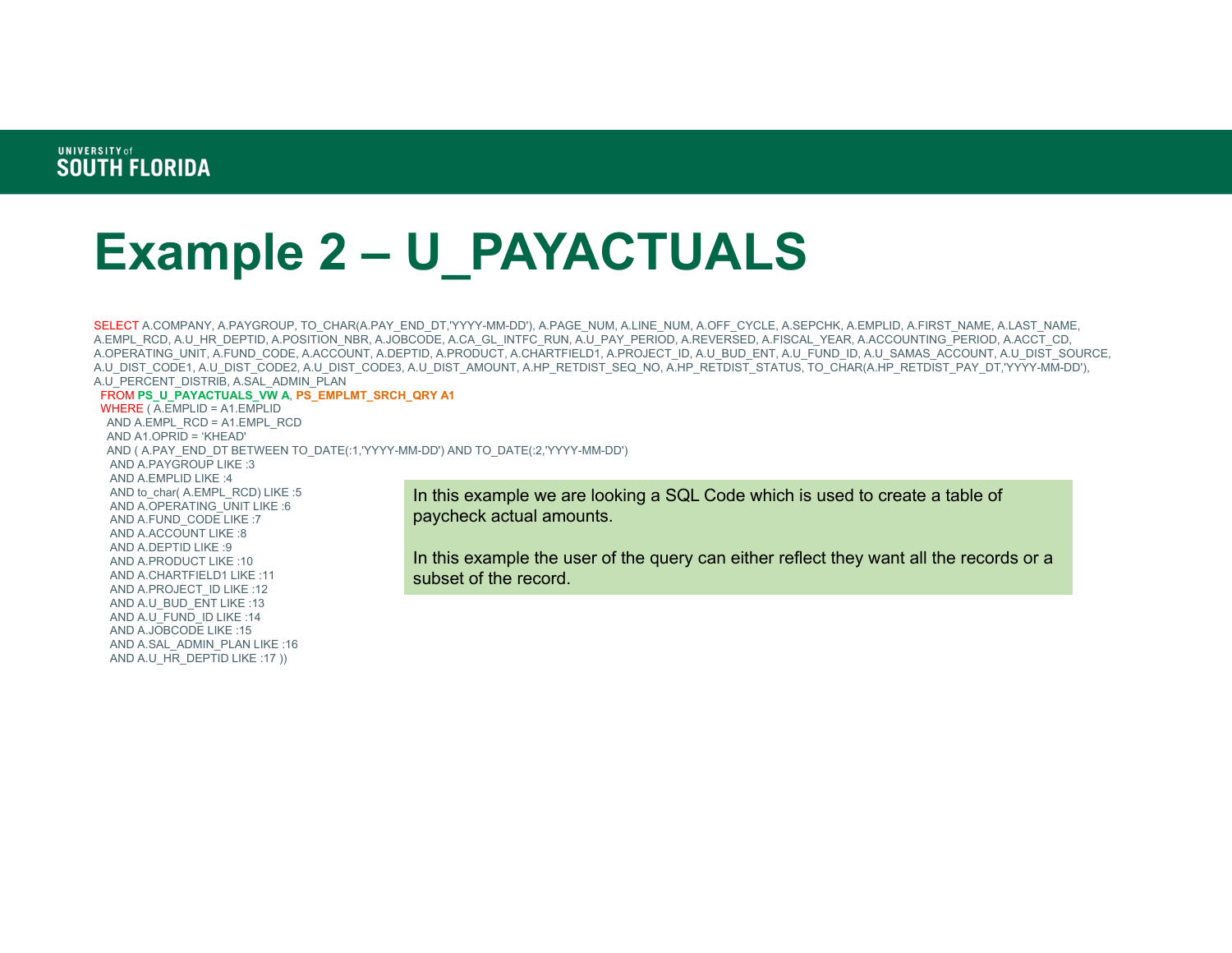### **When user runs the Query they enter the selection criteria**

| <b>Min Pay Period End Date</b>    | 莭 |
|-----------------------------------|---|
| <b>Max Pay Period End Date</b>    | 雨 |
| Pay Group                         |   |
| Empl ID                           |   |
| <b>Empl Record</b>                |   |
| <b>Operating Unit</b>             |   |
| <b>Fund Code</b>                  |   |
| <b>Account</b>                    |   |
| <b>FAST-GL DeptID</b>             |   |
| Product                           |   |
| <b>Chartfield 1</b>               |   |
| <b>Project/Grant</b>              |   |
| <b>Budget Entity</b>              |   |
| <b>Fund Id</b>                    |   |
| <b>Job Code</b>                   |   |
| <b>Salary Administration Plan</b> |   |
| <b>GEMS DeptID</b>                |   |
| OK<br>Cancel                      |   |

% is a a wildcard used in SQL Server. Other version of SQL use different wildcards to represent "all character fields" WHERE *fieldname* LIKE % will pull all as long as the fieldname is a character.

The LIKE command allows the "user input" to be applied. This is like using a variable when scripting in IDEA or ACL.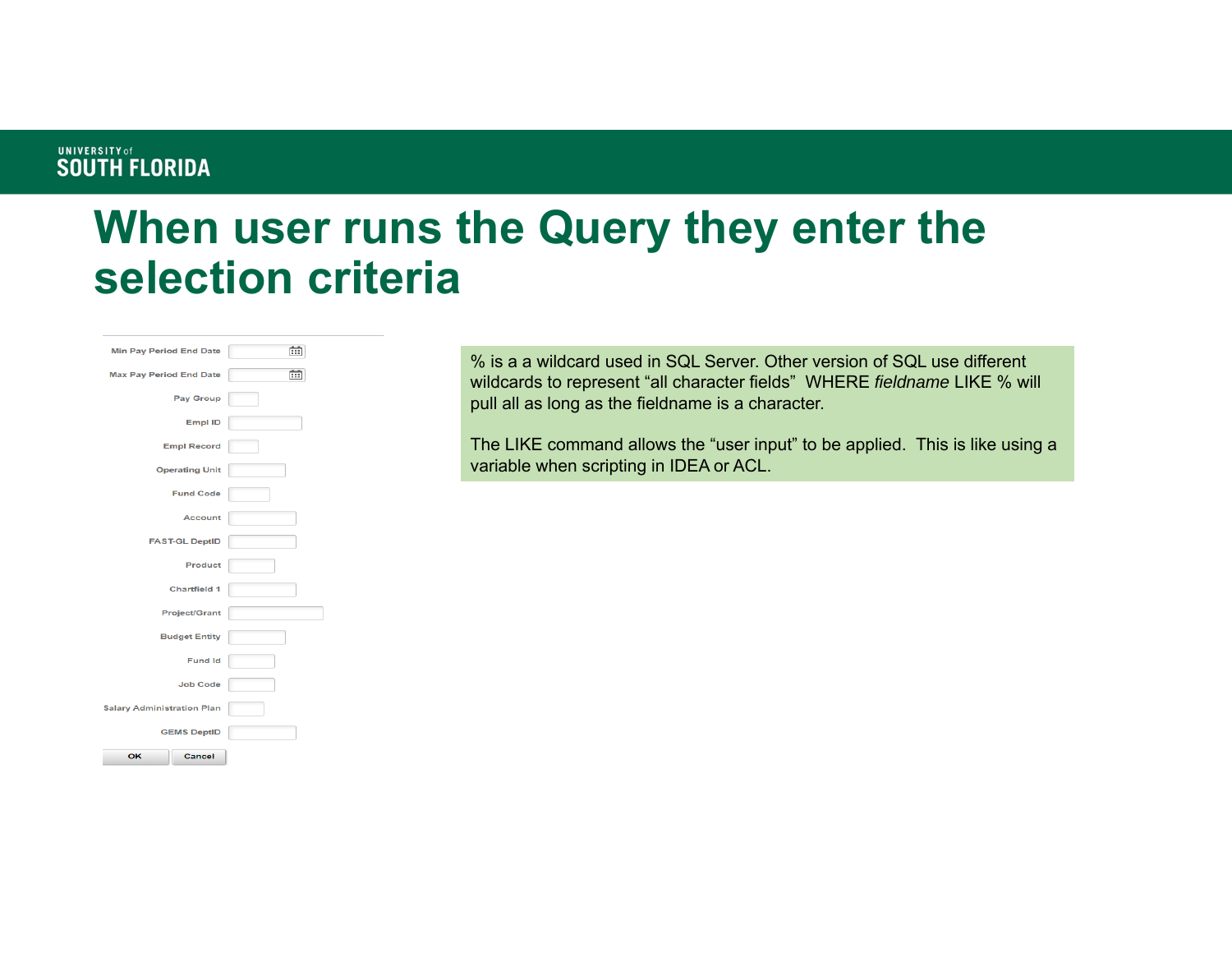# **Step One: Table & Columns**

### **PS\_U\_PAYACTUALS\_VW (ALIAS A)**

#### **COMPANY**

PAYGROUP

PAY\_END\_DT

FIRST\_NAME

LAST\_NAME

EMPL\_RCD

U\_HR\_DEPT\_ID

POSITION\_NBR

JOBCODE

CA\_GL\_INTFC\_RUN

Remaining Columns to long to list

#### **PS\_EMPLMT\_SRCH\_QRY**

EMPLID

EMPL\_RCD

**OPERID** 

#### **FROM**

**SELECT** 

This data will be in the output file which is generated after the WHERE Clause is applied.

FROM P**S\_U\_PAYACTUALS\_VW** A (Table 1 – A Alias), **PS\_EMPLMT\_SRCH\_QRY** A1 (Table 2 – A1 Alias)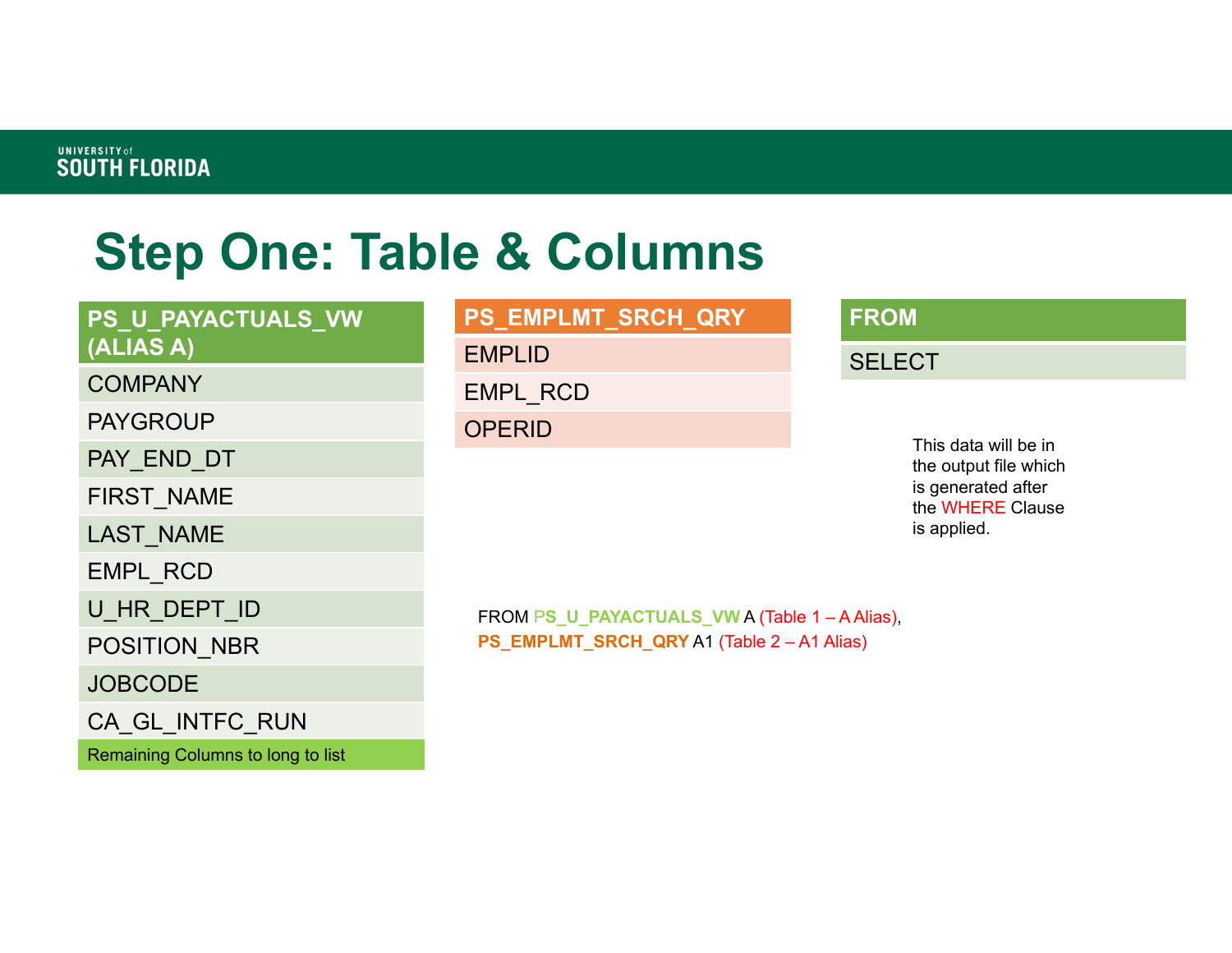## **Step Two: Where Clause**

#### **PS\_U\_PAYACTUALS\_VW (ALIAS A)**

### **PS\_EMPLMT\_SRCH\_QRY**

EMPLID

EMPL\_RCD

**OPERID** 

EMPL\_RCD

EMPLID

**OPRID** 

### WHERE **A.EMPLID** <sup>=</sup>**A1.EMPLID** AND **A.EMPL\_RC** D <sup>=</sup>**A1.EMPL\_RCD** AND **A1.OPRID** <sup>=</sup>'KHEAD'

PS\_EMPLMT\_SRCH\_QRY is added automatically to the online SQL. The record involves the department tree to allow users to see data they are allowed to.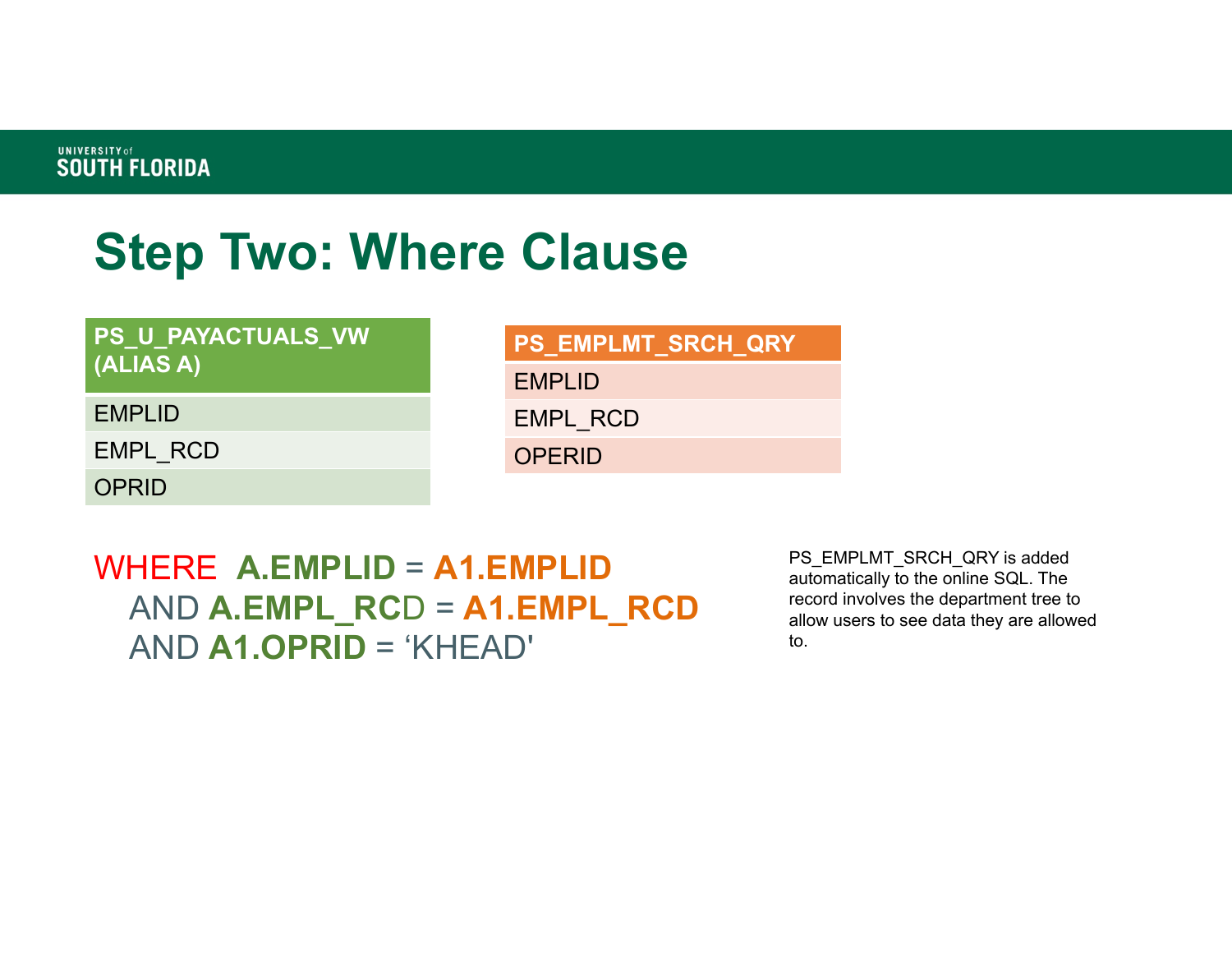### **Step Three: Identify User Defined Variables (LIKE)**

| <b>Field /Column</b>   | LIKE            | <b>User Input</b>                | <b>SQL CODE</b>                                                                       |
|------------------------|-----------------|----------------------------------|---------------------------------------------------------------------------------------|
| A.PAY END DT           | 2               | % or Date begin<br>% or Date end | AND (A.PAY END DT BETWEEN<br>TO DATE(:1,'YYYY-MM-DD') AND<br>TO_DATE(:2,'YYYY-MM-DD') |
| A. PAYGROUP            | 3               | % or Pay group                   | <b>AND A.PAYGROUP LIKE:3</b>                                                          |
| A. EMPLID              | $\overline{4}$  | % or specific EMPLID             | AND A.EMPLID LIKE: 4                                                                  |
| To Char (E.EMPL.RD)* 5 |                 | % or specific EMPLRCD            | AND to char(A.EMPL RCD) LIKE :5                                                       |
| A. OPERATING UNIT      | $6\phantom{1}6$ | % or Operating Unit              | AND A.OPERATING UNIT LIKE :6                                                          |
| A. FUND CODE           | $\overline{7}$  | % or Fund code                   | AND A.FUND CODE LIKE :7                                                               |
| A. ACCOUNT             | 8               | % or Account                     | <b>AND A.ACCOUNT LIKE:8</b>                                                           |
| A. DEPTID              | 9               | % or Department ID               | AND A.DEPTID LIKE :9                                                                  |

\*Since this field was numeric it was converted to Character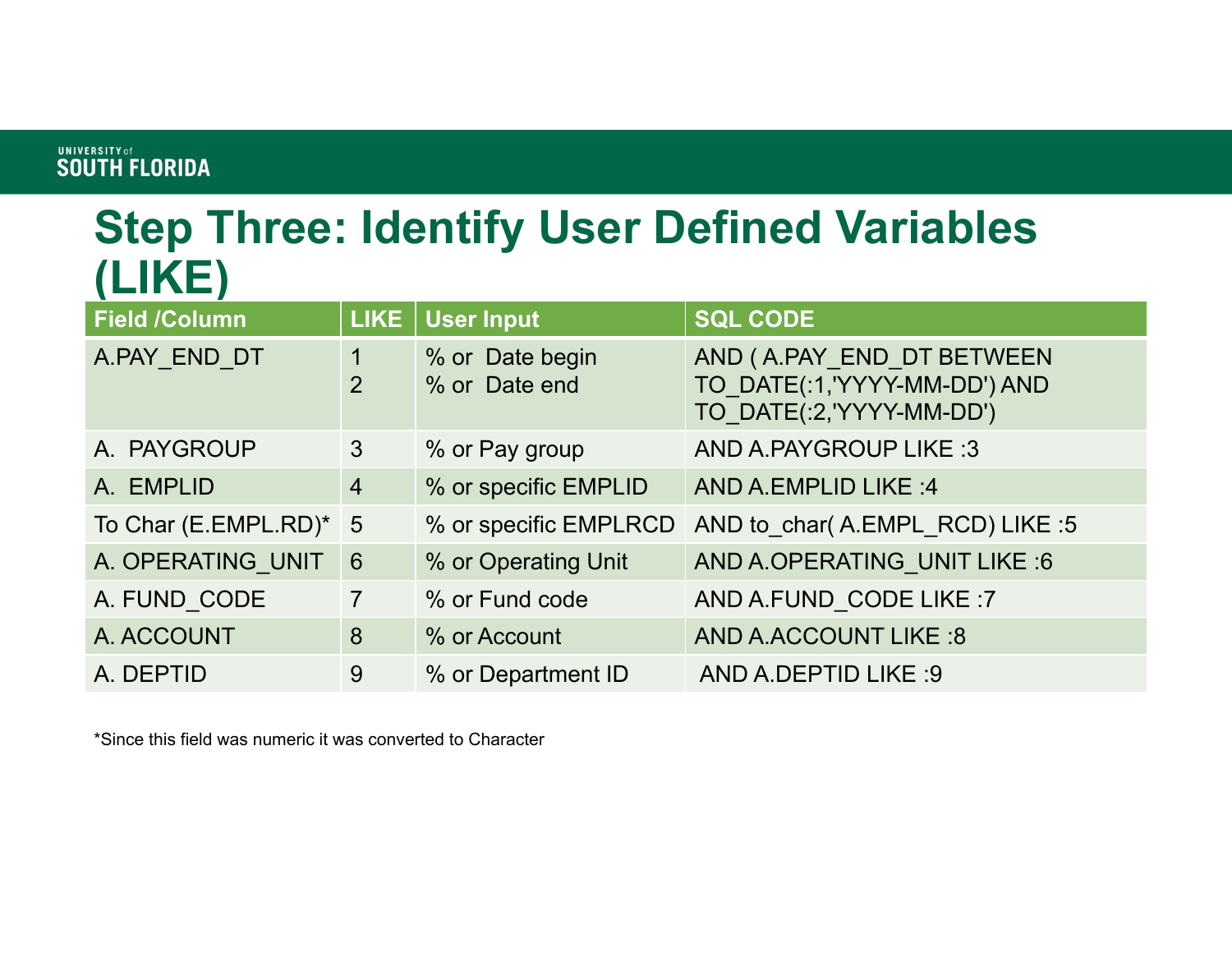## **Variables**

| <b>Field /Column</b> |                 | LIKE   User Input                 | <b>SQL CODE</b>               |
|----------------------|-----------------|-----------------------------------|-------------------------------|
| A. PRODUCT           | 10              | $%$ or                            | <b>AND A.PRODUCT LIKE:10</b>  |
| A. CHARTFIELD1       | 11              | % or initiative<br>(chartfield 1) | AND A.CHARTFIELD1 LIKE: 11    |
| A. PROJECT ID        | 12 <sup>°</sup> | % or Project ID                   | AND A.PROJECT ID LIKE :12     |
| A. U BUD ENT         | 13              | % or budget entity                | AND A.U BUD ENT LIKE:13       |
| A. U FUND ID         | 14              | % or Fund id                      | AND A.U FUND ID LIKE:14       |
| A. JOBCODE           | 15 <sub>1</sub> | % or job code                     | <b>AND A.JOBCODE LIKE:15</b>  |
| A. SAL ADM PLAN      | 16              | % or salary admin plan            | AND A.SAL ADMIN PLAN LIKE: 16 |
| A. U HR DEPTID       | 17              | % or HR department ID             | AND A.U HR DEPTID LIKE :17    |

\*Since this field was numeric it was converted to Character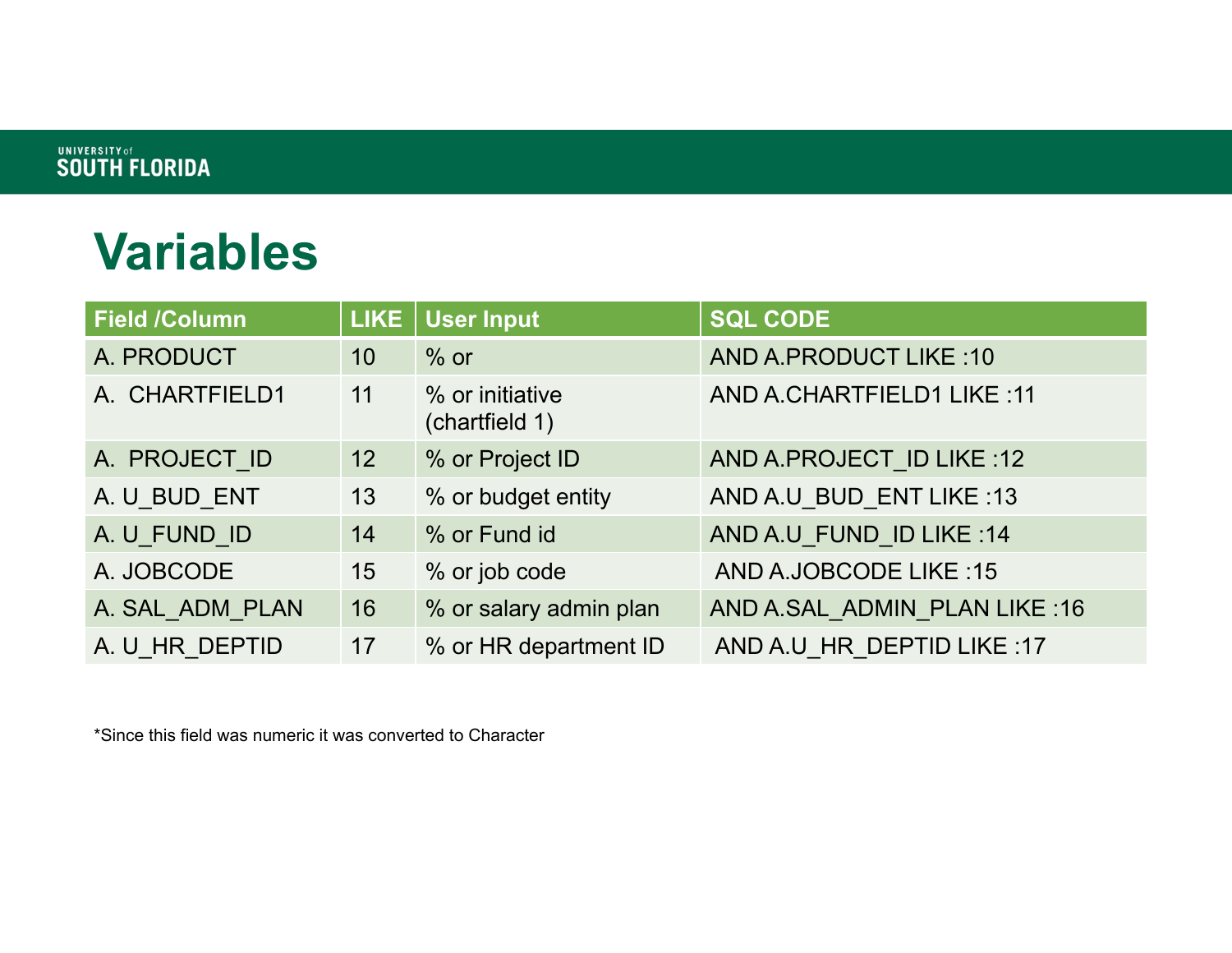## **Example 3 – U\_PAYROLL\_POSTING\_LEDGER**

SELECT D.RUN\_ID, TO\_CHAR(A.PAY\_END\_DT,'YYYY-MM-DD'), A.U\_HR\_DEPTID, B.LAST\_NAME, B.FIRST\_NAME, A.EMPLID, A.EMPL\_RCD, A.POSITION\_NBR, A.JOBCODE, C.SAL\_ADMIN\_PLAN, C.PAYGROUP, C.FTE, A.SEPCHK, A.OFF\_CYCLE, A.HP\_RETDIST\_SEQ\_NO, A.HP\_RETDIST\_STATUS, TO\_CHAR(A.HP\_RETDIST\_PAY\_DT,'YYYY-MM-DD'), TO\_CHAR(A.HP\_CORRECTED\_DT,'YYYY-MM-DD'), A.OPERATING\_UNIT, A.DEPTID, A.FUND\_CODE, A.PRODUCT, A.CHARTFIELD1, A.PROJECT\_ID, MAX( E.U\_SAMAS\_ACCOUNT), A.U\_PERCENT\_DISTRIB, C.COMPRATE, A.U\_AP\_EARNS, A.U\_FAC\_EARNS, A.U\_FAC\_ADJ\_EARNS, A.U\_USPS\_EARNS, A.U\_OPS\_EARNS, A.U\_OA\_EARNS, A.U\_GA\_PHD\_EARNS,<br>A.U\_POSTDOC\_EARNS, A.U\_RES\_EARNS, A.U\_A A.U\_PRE\_TAX\_DED\_AMT, A.U\_LEAVE\_ALLOC\_AMT, A.U\_DISABILITY\_AMT**, ( A.U\_AP\_EARNS + A.U\_ADMIN\_EARNS + A.U\_BONUS\_EARNS + A.U\_FAC\_EARNS + A.U\_OPS\_EARNS + A.U\_GA\_EARNS + A.U\_GA\_PHD\_EARNS +**  A.U\_FAC\_ADJ\_EARNS + A.U\_POSTDOC\_EARNS + A.U\_RES\_EARNS + A.U\_USPS\_EARNS + A.U\_CELL\_ALLOWANCE + A.U\_DATA\_ALLOWANCE + A.U\_HEALTH\_MATCH + A.U\_LIFE\_MATCH + A.U\_RETIRE\_MATCH + A.U\_DISABILITY\_AMT + **A.U\_PRE\_TAX\_DED\_AMT + A.U\_LEAVE\_ALLOC\_AMT + A.U\_FICA\_MATCH ),** D.CA\_GL\_INTFC\_RUN

```
FROM PS_U_PAYDIST_EDT_V A, PS_PERSONAL_DATA B, PS_PERALL_SEC_QRY B1, PS_JOB C, PS_EMPLMT_SRCH_QRY C1, PS_PAY_CALENDAR D, PS_ACCT_CD_TBL E
WHERE ( B.EMPLID = B1.EMPLID
 AND B1.OPRID = 'KHEAD'
```

```

AND C.EMPLID = C1.EMPLID
AND C.EMPL_RCD = C1.EMPL_RCD
AND C1.OPRID = 'KHEAD'
AND ( A.PAY_END_DT BETWEEN TO_DATE(:1,'YYYY-MM-DD') AND TO_DATE(:2,'YYYY-MM-DD')
AND ( A.U_HR_DEPTID LIKE :3
AND A.DEPTID LIKE :4)
AND ( A.PROJECT_ID LIKE :5
AND A.CHARTFIELD1 LIKE :6AND A.PRODUCT LIKE :7
AND A.FUND_CODE LIKE :8)
AND A.EMPLID LIKE :9
AND B.EMPLID = A.EMPLID
AND C.EMPLID = A.EMPLID
AND C.EMPL_RCD = A.EMPL_RCD
AND C.EFFDT =

(SELECT MAX(C_ED.EFFDT) FROM PS_JOB C_ED
 WHERE C.EMPLID = C_ED.EMPLID
  AND C.EMPL_RCD = \overline{C} ED.EMPL_RCD
   AND C_ED.EFFDT <= A.PAY_END_DT)
AND C.EFFSEQ =

(SELECT MAX(C_ES.EFFSEQ) FROM PS_JOB C_ES
  WHERE C.EMPLID = C_ES.EMPLID
   AND C.EMPL_RCD = C_ES.EMPL_RCD
   AND C.EFFDT = C ES.EFFDT)
AND A.COMPANY = D.COMPANY
AND A.PAYGROUP = D.PAYGROUP
AND A.PAY_END_DT = D.PAY_END_DT
AND E.OPERATING_UNIT = A.OPERATING_UNIT
AND E.FUND_CODE = A.FUND_CODE
AND E.PRODUCT = A.PRODUCT
AND E.PROJECT_ID = A.PROJECT_ID
 AND E.CHARTFIELD1 = A.CHARTFIELD1
AND E.DEPTID_CF = A.DEPTID ))
```
This example is a query used to run the payroll posting ledger. It allows user defined fields which are interpreted in the same manner as the example 2.

This example comes from Peoplesoft Query Manager. Each of the fields are given an Heading Text which is not in this SQL Script Example above due to its length. The can be found in tab Fields in Query Manager

|    | Earliest Pay-End-Date      | $\alpha$ |          |  |
|----|----------------------------|----------|----------|--|
|    | Latest Pay-End-Date        | Q        |          |  |
|    | HR Department LIKE (use %) |          |          |  |
|    | GL DeptiD LIKE (use %)     |          |          |  |
|    | Proj/Grt LIKE (use %)      |          | $\alpha$ |  |
|    | Initiative LIKE (use %)    |          |          |  |
|    | Product LIKE (use %)       |          |          |  |
|    | Fund LIKE (use %)          |          |          |  |
|    | and EmplID LIKE (use %)    | Q        |          |  |
| OK | Cancel                     |          |          |  |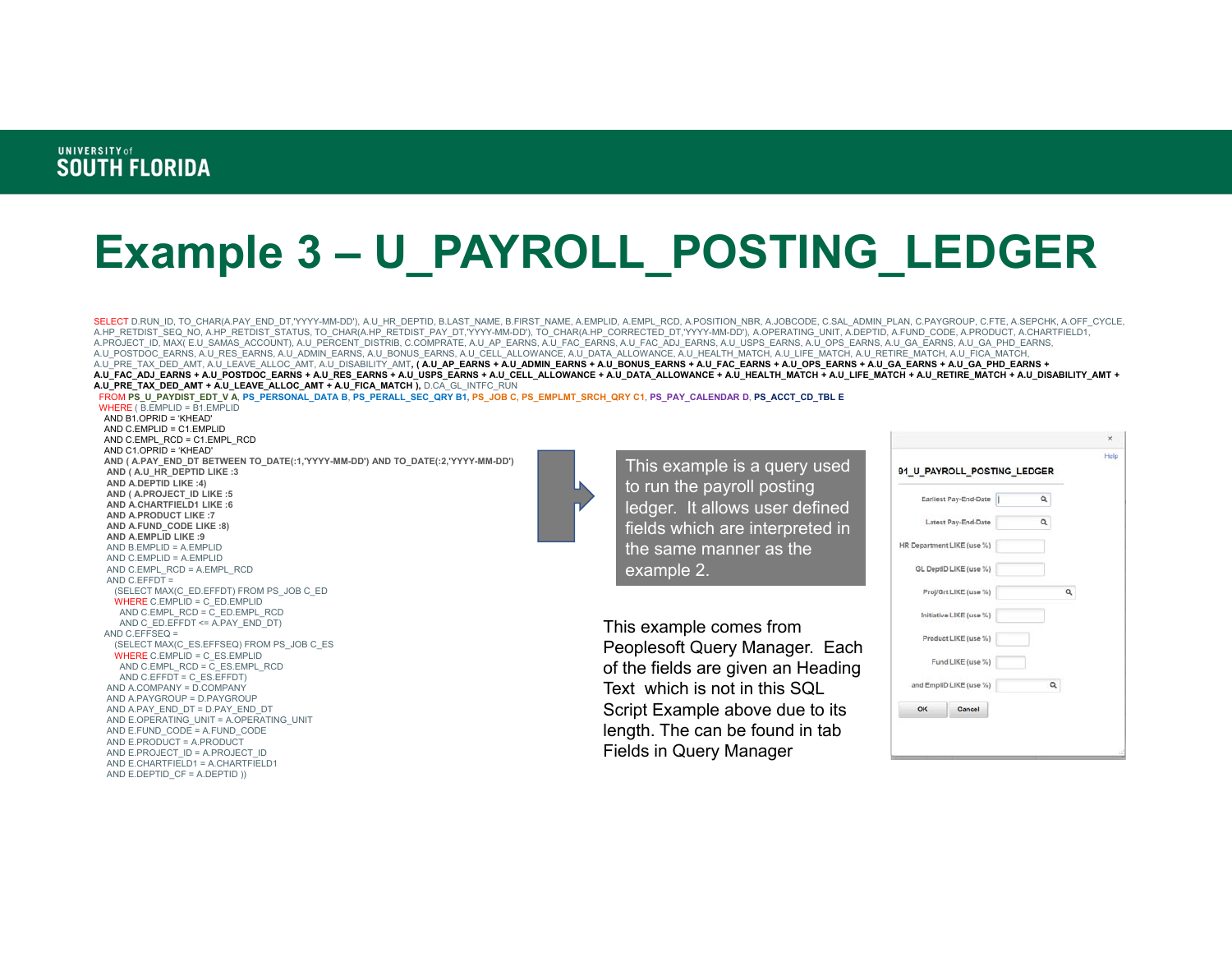## **PeopleSoft Query Manager Example**

| <b>Query Manager</b><br><b>&lt; Records</b>                                                                                                                                                                                                                                                                                                              |                           |                                                                                            |                       |                             |             |        |                   |     |                                      |  |
|----------------------------------------------------------------------------------------------------------------------------------------------------------------------------------------------------------------------------------------------------------------------------------------------------------------------------------------------------------|---------------------------|--------------------------------------------------------------------------------------------|-----------------------|-----------------------------|-------------|--------|-------------------|-----|--------------------------------------|--|
| <b>Records</b>                                                                                                                                                                                                                                                                                                                                           | Query                     | <b>Expressions</b>                                                                         | Prompts               | <b>Fields</b>               | Criteria    | Having | View SOI          | Run |                                      |  |
| <b>Query Name</b><br>Description Must use % in any blank field<br>91 U PAYROLL POSTING LEDGER<br>$\sqrt{ }$ Feed $\sqrt{ }$<br>Click folder next to record to show fields. Check fields to add to query. Uncheck fields to remove from query. Add additional<br>$30^{\circ}$<br>records by clicking the records tab. When finished click the fields tab. |                           |                                                                                            |                       |                             |             |        |                   |     |                                      |  |
| <b>Chosen Records</b><br><b>Alias</b><br>Record                                                                                                                                                                                                                                                                                                          |                           |                                                                                            |                       |                             |             |        |                   |     |                                      |  |
| Þ<br>A<br>G)<br>в                                                                                                                                                                                                                                                                                                                                        |                           | U PAYDIST EDT V - MergedDistrib for Ern Ded TX<br>PERSONAL DATA - PERSONAL DATA for Rpting |                       |                             |             |        |                   |     | Hierarchy Join -<br>Hierarchy Join - |  |
| 田<br>Hierarchy Join -<br>C JOB - EE Job History<br>审<br>Hierarchy Join -<br>PAY CALENDAR - Pay Calendar<br>D                                                                                                                                                                                                                                             |                           |                                                                                            |                       |                             |             |        |                   |     |                                      |  |
| ÷<br>E                                                                                                                                                                                                                                                                                                                                                   |                           | <b>ACCT CD TBL - Account Codes</b>                                                         |                       |                             |             |        |                   |     | Hierarchy Join -                     |  |
|                                                                                                                                                                                                                                                                                                                                                          | <b>Expand All Records</b> |                                                                                            |                       | <b>Collapse All Records</b> |             |        |                   |     |                                      |  |
| Save                                                                                                                                                                                                                                                                                                                                                     | Save As                   |                                                                                            | <b>New Query</b>      |                             | Preferences |        | <b>Properties</b> |     |                                      |  |
|                                                                                                                                                                                                                                                                                                                                                          |                           | Publish as Feed                                                                            | Publish as Pivot Grid |                             | New Union   |        |                   |     |                                      |  |
|                                                                                                                                                                                                                                                                                                                                                          | <b>Return To Search</b>   |                                                                                            |                       |                             |             |        |                   |     |                                      |  |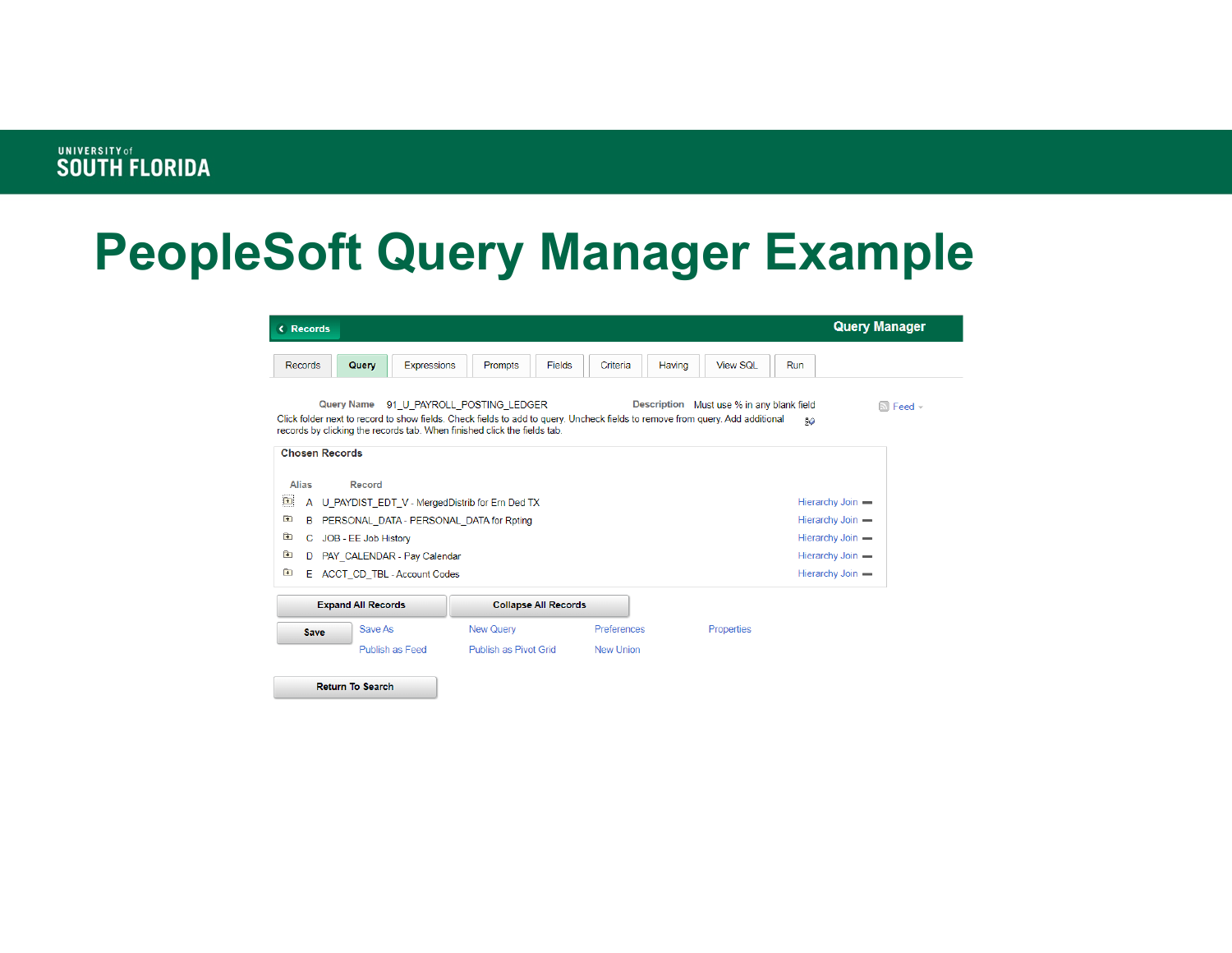## **People Soft Query Manager Example**

|       | Query<br>Expressions<br>Prompts<br><b>Fields</b><br>Records                                                | Criteria<br>Having |                  | View SQL    | Run |                                                             |                     |                                                 | New Window   Help       |
|-------|------------------------------------------------------------------------------------------------------------|--------------------|------------------|-------------|-----|-------------------------------------------------------------|---------------------|-------------------------------------------------|-------------------------|
|       | Query Name U PAYROLL POSTING LEDGER<br>/iew field properties, or use field as criteria in query statement. |                    |                  |             |     | Description Must use % in any blank field<br>Reorder / Sort | $\Box$ Feed $\sim$  |                                                 |                         |
| ields |                                                                                                            |                    |                  |             |     |                                                             |                     |                                                 |                         |
| E.    | $\alpha$                                                                                                   |                    |                  |             |     |                                                             | $\mathbb{R}$        | 1-49 of 49 v<br>$\overline{a}$<br>$\rightarrow$ | $\mathbb{H}$   View All |
| lo:   | Record.Fieldname                                                                                           | Format             | Ord              | <b>XLAT</b> | Agg | <b>Heading Text</b>                                         | <b>Add Criteria</b> | Edit                                            | <b>Delete</b>           |
|       | 1 D.RUN_ID - Pay Run ID                                                                                    | Char10             |                  |             |     | Pay Period No.                                              | P.                  | Edit                                            |                         |
|       | 2 A.PAY END DT - Pay Period End Date                                                                       | Date               | -1               |             |     | Pay Period End Date                                         | P.                  | Edit                                            | -                       |
|       | 3 A.U HR DEPTID - HR Department                                                                            | Char10             | $\overline{2}$   |             |     | <b>HR</b> Department                                        | 오                   | Edit                                            | -                       |
|       | 4 B.LAST_NAME - Last Name                                                                                  | Char30             | 3                |             |     | <b>Last Name</b>                                            | $\mathcal{L}$       | Edit                                            | $-$                     |
|       | 5 B.FIRST_NAME - First Name                                                                                | Char30             | $\boldsymbol{A}$ |             |     | <b>First Name</b>                                           | S.                  | Edit                                            | -                       |
|       | 6 A.EMPLID - Empl ID                                                                                       | Char11             |                  |             |     | ID                                                          | $\mathcal{R}$       | Edit                                            |                         |
|       | 7 A EMPL RCD - Empl Record                                                                                 | Num3.0             | 5                |             |     | Empl Record                                                 | P.                  | Edit                                            |                         |
|       | 8 A POSITION_NBR - Position Number                                                                         | Char <sub>8</sub>  |                  |             |     | Position                                                    | P.                  | Edit                                            |                         |
|       | 9 A JOBCODE - Job Code                                                                                     | Char6              |                  |             |     | Job Code                                                    | S.                  | Edit                                            | -                       |
|       | 10 C.SAL_ADMIN_PLAN - Salary Administration Plan                                                           | Char4              |                  |             |     | Sal Plan                                                    | S.                  | Edit                                            | -                       |
|       | 11 C PAYGROUP - Pay Group                                                                                  | Char3              |                  |             |     | Pay Group on Job                                            | 8                   | Edit                                            |                         |
|       | 12 C FTE - FTE                                                                                             | Num <sub>2.6</sub> |                  |             |     | <b>FTE</b>                                                  | S.                  | Edit                                            |                         |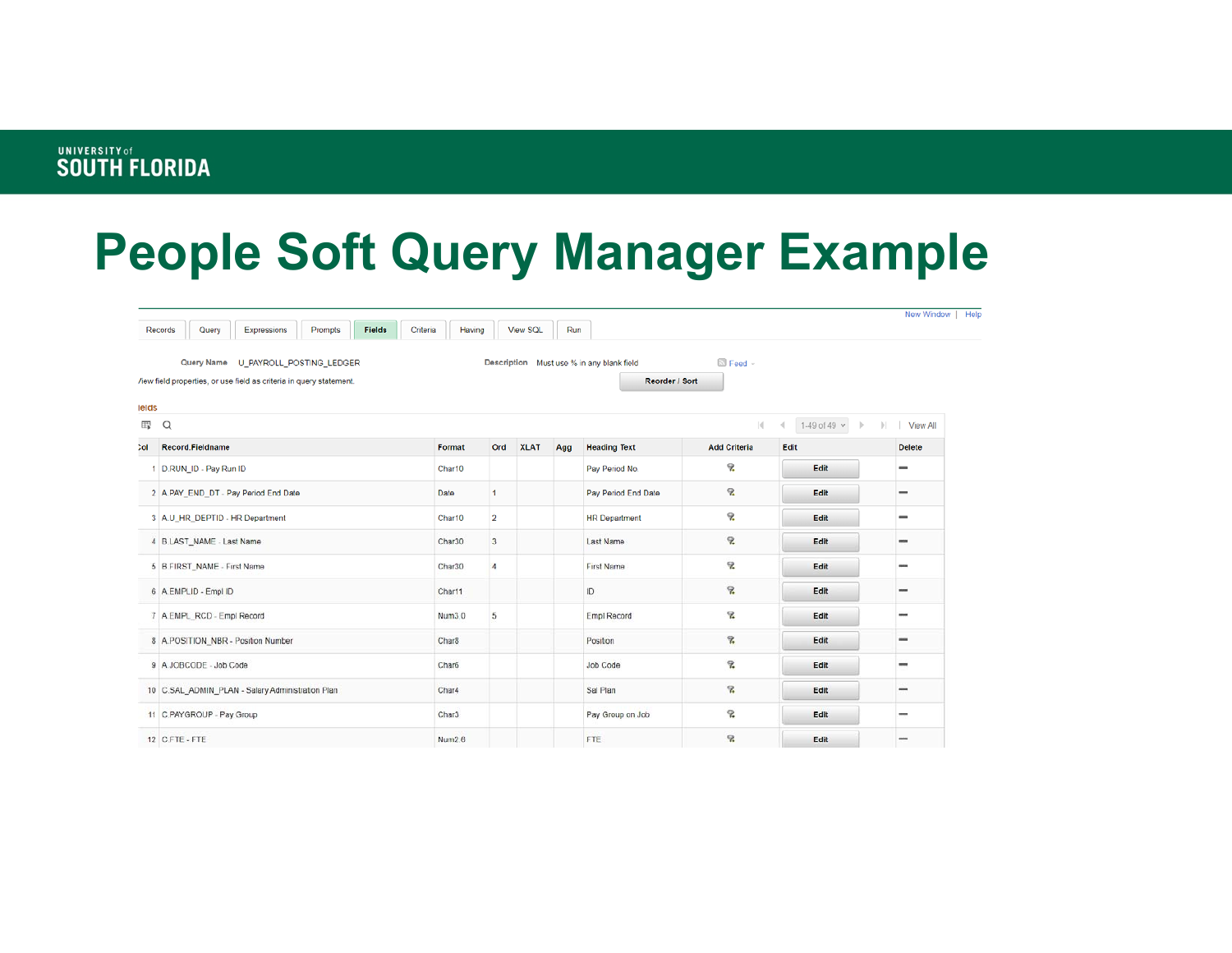# **Step One: Table and their Primary Keys**

| Alias   Table  |                    | <b>Primary Keys*</b>                                                                     |
|----------------|--------------------|------------------------------------------------------------------------------------------|
| $\overline{A}$ | U PAYDIST EDT      | COMPANY, PAYGROUP, PAY END DT, OFF CYCLE,<br>PAGE NUM, LINE NUM, SEPCHK, EMPLID, EMPLRCD |
| B              | PERSONAL DATA      | <b>EMPLID</b>                                                                            |
| <b>B1</b>      | PS PERALL SEC QR   | Used for security purposes                                                               |
| $\mathsf{C}$   | <b>JOB</b>         | EMPLID, EMPLRCD, EFFDT, EFFSEQ                                                           |
| C <sub>1</sub> | PS EMPLMT SRCH QRY | Used for security purposes                                                               |
| D              | PAY CALENDAR       | COMPANY, PAYGROUP, PAY END DT                                                            |
| E              | ACCT CD TBL        | <b>FDM HASH</b>                                                                          |

\* Keys are used to join tables or in WHERE clauses to select records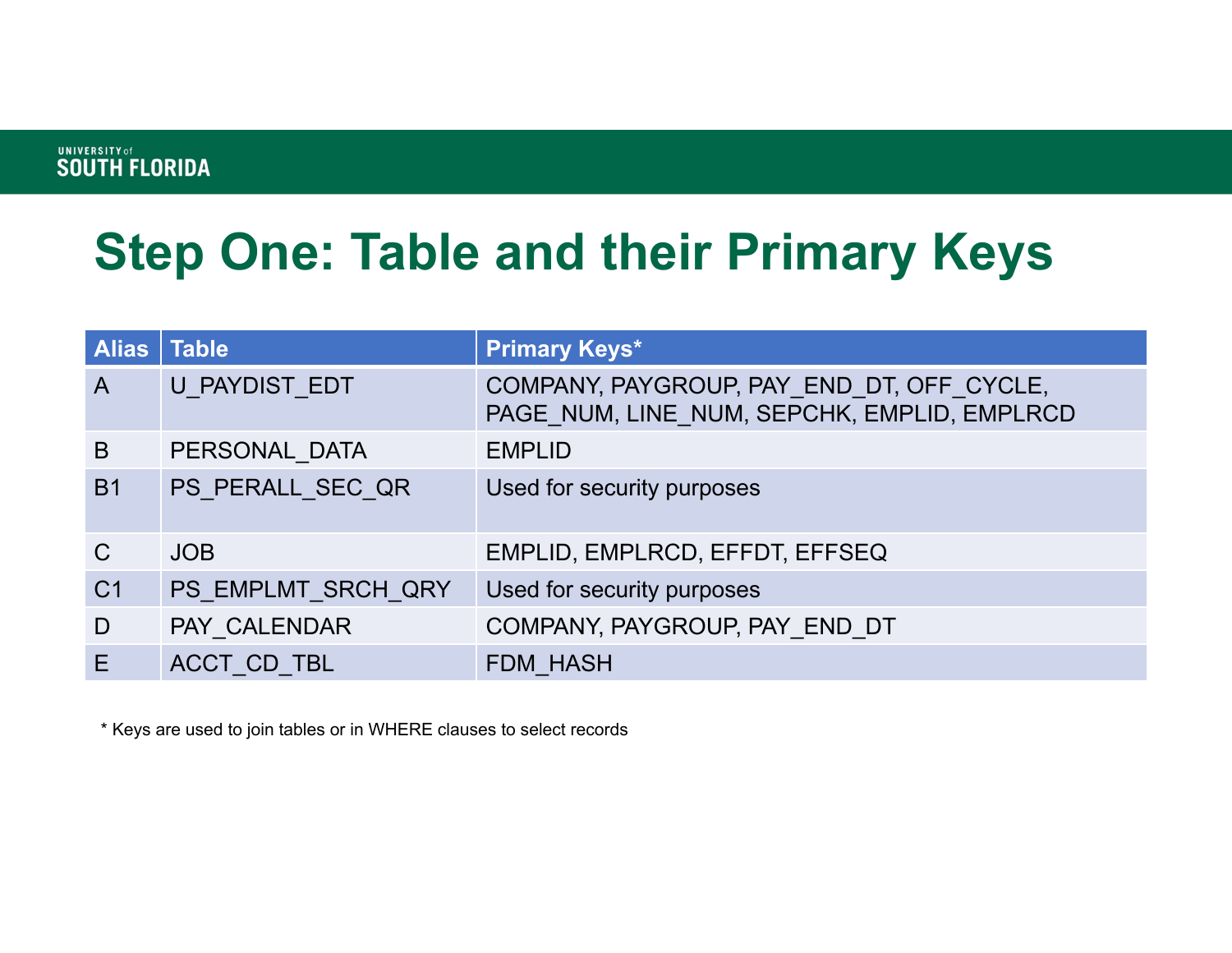## **Step One: Tables and Columns**



For connection to JOB table see next page

#### **JOB (C)**

EMPLID (Key Only) EMPL\_RCD (Key Only) EFF\_DT (Key Only) SAL\_ADMIN\_PLAN PAYGROUPFTE**COMPRATE**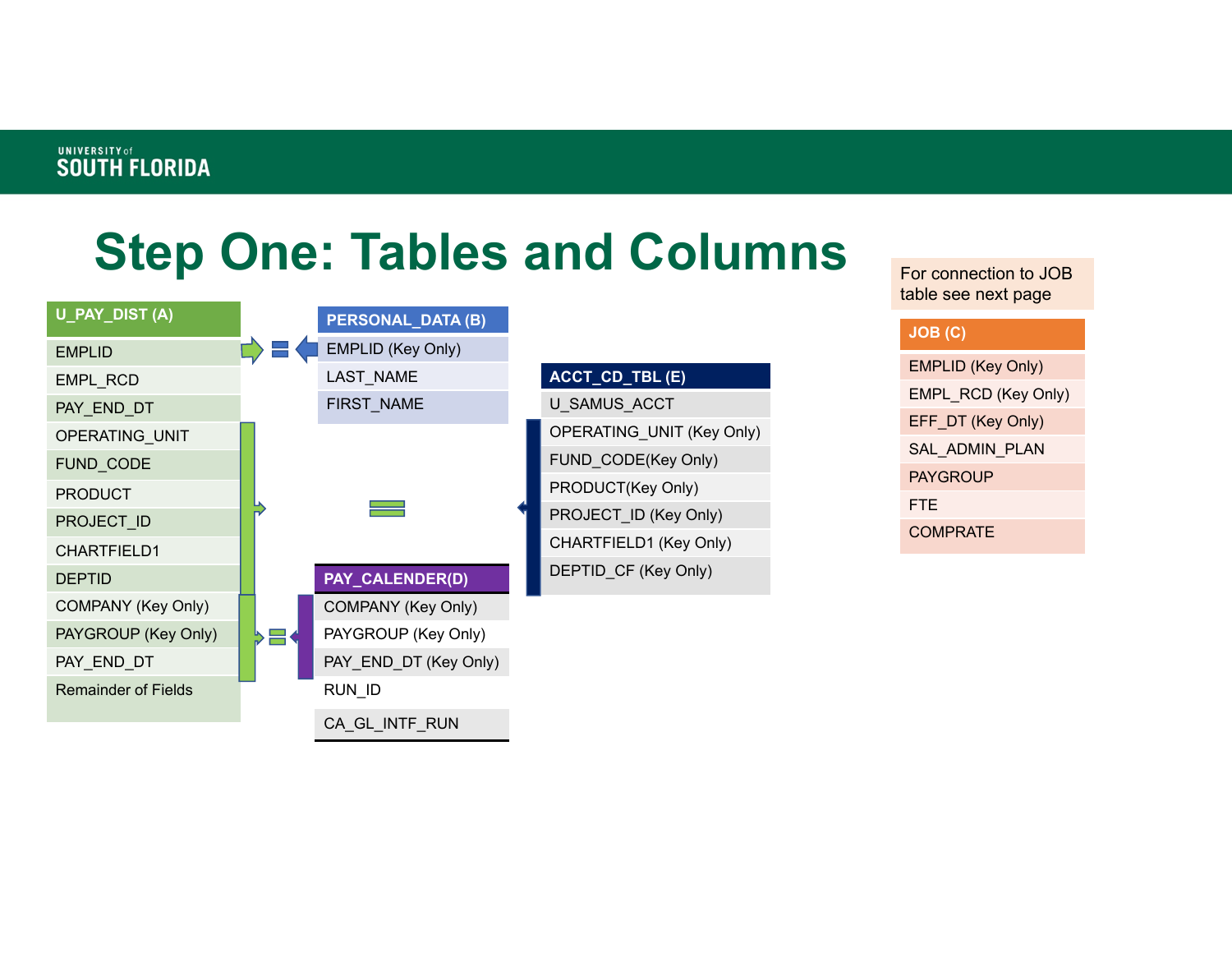## **Step One: Tables and Columns**

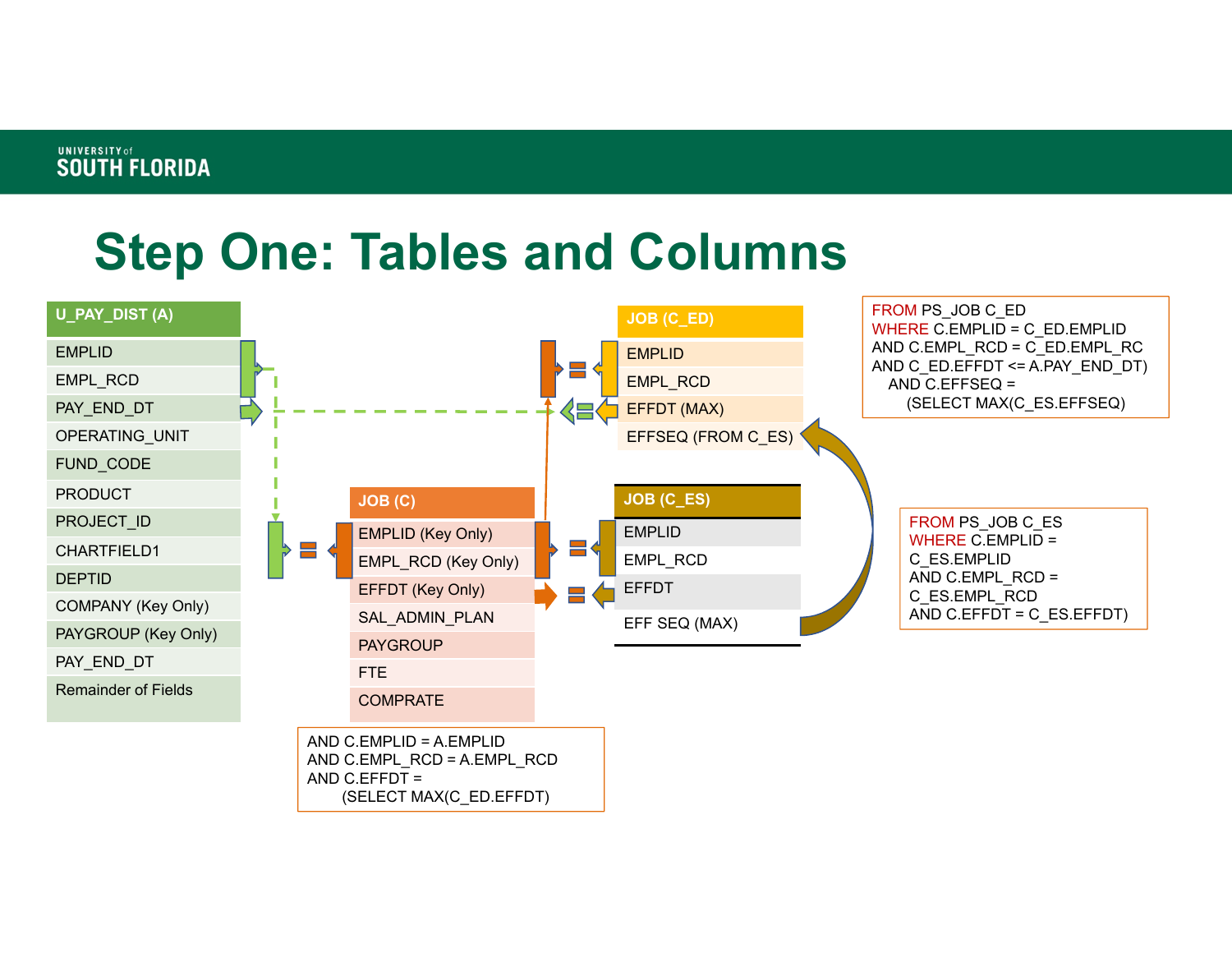### **Example 3 – U\_PAYROLL\_POSTING\_LEDGER (Second half of Script)**

GROUP BY D.RUN\_ID, A.PAY\_END\_DT, A.U\_HR\_DEPTID, B.LAST\_NAME, B.FIRST\_NAME, A.EMPLID, A.EMPL\_RCD, A.POSITION\_NBR, A.JOBCODE, C.SAL\_ADMIN\_PLAN, C.PAYGROUP, C.FTE, A.SEPCHK, A.OFF CYCLE, A.HP\_RETDIST\_SEQ\_NO, A.HP\_RETDIST\_STATUS, A.HP\_RETDIST\_PAY\_DT, A.HP\_CORRECTED\_DT, A.OPERATING\_UNIT, A.DEPTID, A.FUND\_CODE, A.PRODUCT, A.CHARTFIELD1, A.PROJECT\_ID, A.U\_PERCENT\_DISTRIB, C.COMPRATE, A.U\_AP\_EARNS, A.U\_FAC\_EARNS, A.U\_FAC\_ADJ\_EARNS, A.U\_USPS\_EARNS, A.U\_OPS\_EARNS, A.U\_GA\_EARNS, A.U\_GA\_PHD\_EARNS, A.U POSTDOC EARNS, A.U RES EARNS, A.U ADMIN EARNS, A.U BONUS EARNS, A.U CELL ALLOWANCE, A.U\_DATA\_ALLOWANCE, A.U\_HEALTH\_MATCH, A.U\_LIFE\_MATCH, A.U\_RETIRE\_MATCH, A.U\_FICA\_MATCH, A.U\_PRE\_TAX\_DED\_AMT, A.U\_LEAVE\_ALLOC\_AMT, A.U\_DISABILITY\_AMT, **( A.U\_AP\_EARNS + A.U\_ADMIN\_EARNS + A.U\_BONUS\_EARNS + A.U\_FAC\_EARNS + A.U\_OPS\_EARNS + A.U\_GA\_EARNS + A.U\_GA\_PHD\_EARNS + A.U\_FAC\_ADJ\_EARNS + A.U\_POSTDOC\_EARNS + A.U\_RES\_EARNS + A.U\_USPS\_EARNS + A.U\_CELL\_ALLOWANCE + A.U\_DATA\_ALLOWANCE + A.U\_HEALTH\_MATCH + A.U\_LIFE\_MATCH + A.U\_RETIRE\_MATCH + A.U\_DISABILITY\_AMT + A.U\_PRE\_TAX\_DED\_AMT + A.U\_LEAVE\_ALLOC\_AMT + A.U\_FICA\_MATCH )**, D.CA\_GL\_INTFC\_RUN ORDER BY 2, 3, 4, 5, 7, 15, 19, 20, 21, 22, 23, 24

**This is one single field which accumulates all these fields into a Total Amount**